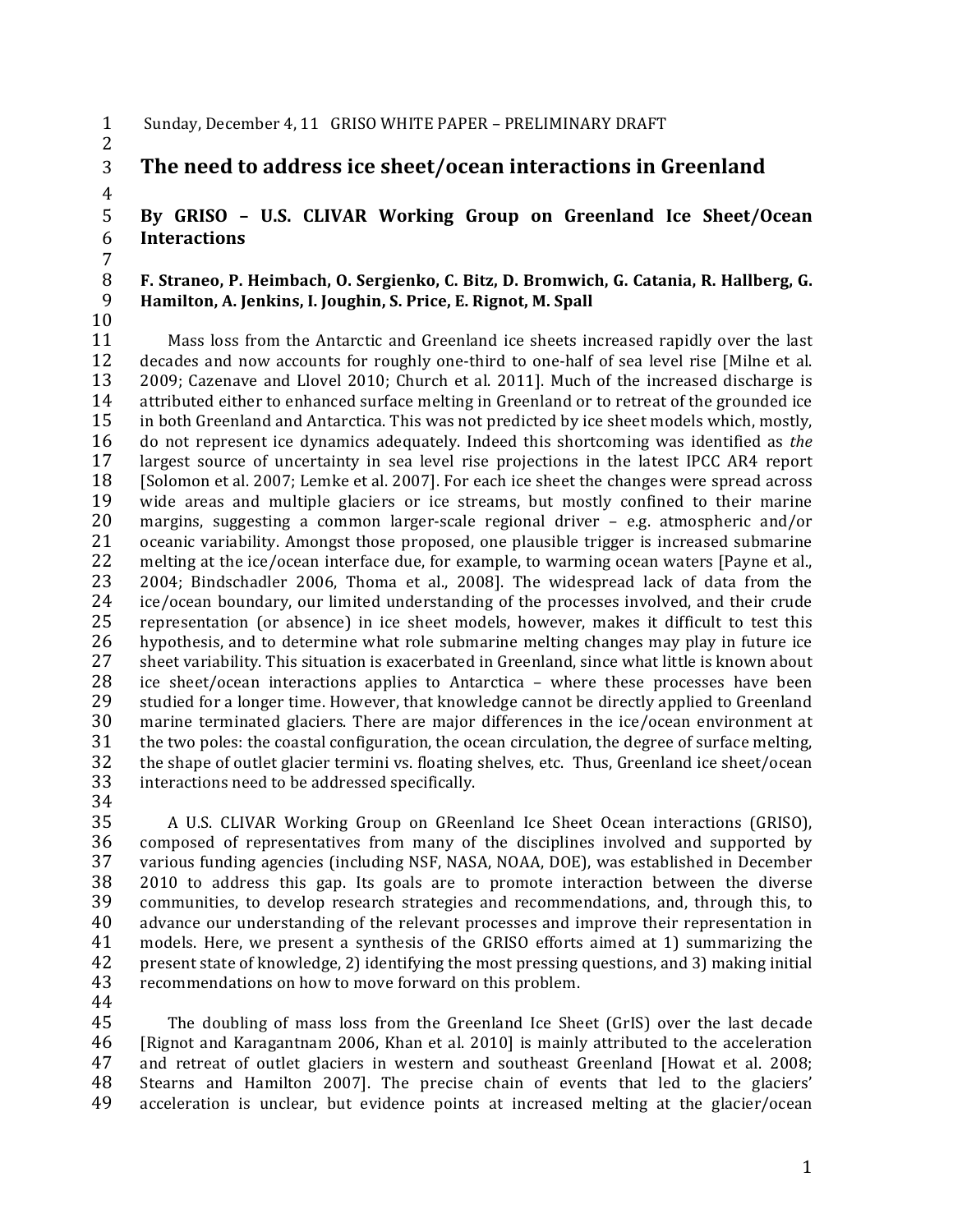50 interface ('submarine melting') as a dominant trigger of the acceleration. This is consistent 51 with data and models indicating that the acceleration began at the marine termini of the 52 glaciers [Pritchard et al. 2009; Sole et al. 2008; Price et al 2008; Nick et al. 2009]. The 53 leading mechanism invoked is a reduction in buttressing to ice flow as a result of the 54 thinning or collapse of the floating ice tongue or the calving front [Joughin et al. 2004; 55 Thomas 2004] driven by increased subsurface melting [Motyka et al. 2011; Holland et al. 56 2008; Murray et al. 2010; Rignot et al. 2010]. Limited available observations indicate 57 subsurface warming of ocean waters around southern and western Greenland at the time 58 when the glaciers accelerated [Bersch et al. 2007; Holland et al. 2008; Murray et al. 2010; 59 Motyka et al. 2011]. Additional support for this hypothesis comes from 100-year paleo 60 reconstructions showing correlations between glacier retreat/calving and nearby ocean 61 properties (Lloyd et al. 2011; Andresen et al. 2011). Thus, increasing evidence points at 62 changes in submarine melt rates as one of the main ways in which ice/ocean processes 63 affect outlet glaciers. While this finding is not surprising in itself - it has long been 64 recognized that melting is important for Antarctica's broad ice shelves or glaciers in 65 northern Greenland, where it may be the major term for mass loss (e.g. Mayer et al. 2000; 66 Rignot and Steffen 2008) - the notion that ice sheets can respond rapidly to changes in 67 submarine melting on inter-annual or decadal time scales, with potentially dramatic 68 implications for sea level rise, is new and warrants attention.

69 The picture is complicated, however, by numerous competing hypotheses concerning 70 increased glacier flow, which have been formulated over the last decade. Briefly, these are:

- 71 Effects of the increased surface melting on the ice flow [Zwally et al. 2002; but see  $(1)$ 72 also Bell 2008; Schoof 2010; Sundal et al. 2011];
- 73 Effects of the subglacial water pressure variability on ice flow [Pfeffer 2007];  $(2)$
- 74  $(3)$ Weakening of lateral shear margins due to cryo-hydrologic warming of subsurface 75 ice [Truffer and Echelmeyer 2003; Phillips et al. 2010; van der Veen et al. 2011];
- 76  $(4)$ Hydro-fracturing and calving of the floating tongues leading to reduced buttressing 77 [Sohn et al. 1998, Anderson et al. 2010];
- 78 Seasonal stress modulation of the ice mélange and suppressed calving [Amundson et  $(5)$ 79 al. 2010; MacAyeal et al. 2011].

80 The larger subject is reviewed by Vieli and Nick [2011]. In the context of ice sheet-ocean 81 interactions it is thus crucial that observation design for process studies and theory-testing 82 take into account potential contributions from the listed processes.

83

84 With a main focus on the problem of submarine melting-induced increase in glacier flow 85 and mass drainage, the GRISO working group addresses two related questions:

What local and regional factors control the submarine melt rate, including its spatial 86 1) 87 and temporal distribution?

88 How can this information be used to provide appropriate boundary conditions to ice 2) 89 sheet/glacier models?

90

91 Submarine melting occurs when excess heat is present at the ice/ocean interface, 92 and is controlled by variety of processes occurring on molecular to ocean-basin scales. 93 Models and observations typically do not resolve the smaller scales and parameterizations 94 of the turbulent heat and salt transfer at the ice-ocean boundary are used to link melting 95 with the larger scale fields [e.g. Hellmer and Olbers 1989; Holland and Jenkins 1999]. In 96 these parameterizations, the submarine melt rate (SMR) is expressed as a function of the 97 velocity and temperature (and to a lesser extent salinity) in the oceanic boundary layer 98 [Jenkins et al. 2010]. The boundary-layer flow is thought to be dominated by a melt-water, 99 buoyant plume rising at the ice edge [Jenkins 1991]. Unlike for Antarctica, where the plume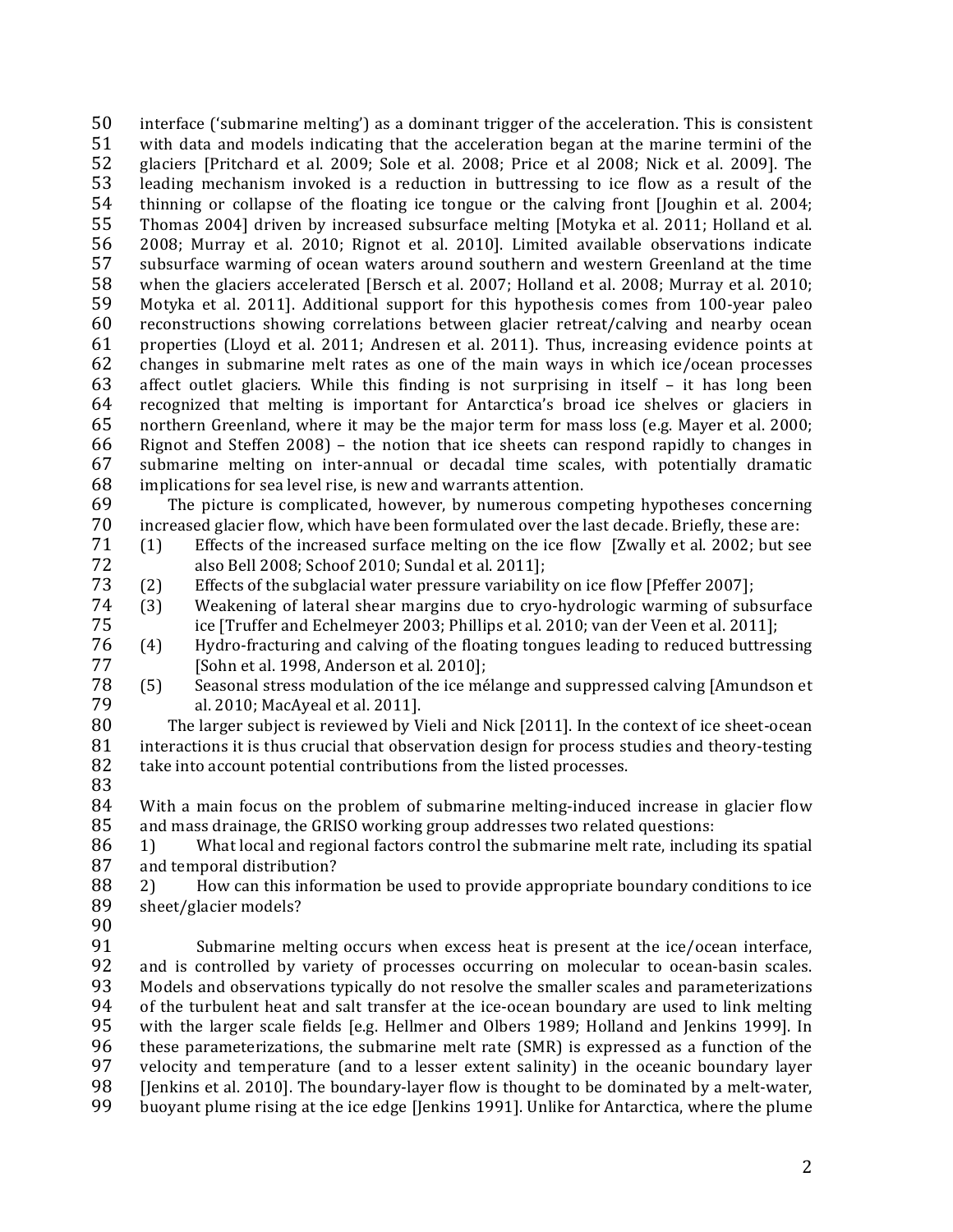100 is mostly governed by submarine melting, recent studies suggest that in Greenland the 101 subsurface discharge of the extensive surface summer melt is a major driver of the 102 upwelling plume Henkins 2011; Straneo et al. 2011]. The implication is that increasing air 103 temperatures and the resulting increase in surface melt could lead to an increase in SMR 104 during summer even if the ocean conditions are unchanged. The question arises as to which 105 (if any) of these processes dominates the plume dynamics.

106

107 One further complication in estimating local SMR concerns its spatial variability. 108 Localized subglacial discharge or features in the bedrock near the grounding line can result 109 in channels which may continue to grow if the melting becomes concentrated in them. Such 110 channels have been observed in glaciers with a substantial floating ice tongue, e.g., at 111 Nioghalvfjerdsfjorden/79 North [Seroussi et al. 2011], or Petermann [Rignot and Steffen, 112 2008]. In general, the topography under the ice affects the plume structure and the SMR. At 113 present this effect is barely, if at all, represented as a drag coefficient in the turbulent flux 114 parameterizations.

115

116 On the ocean side, the plume's properties depend on the 'ambient waters', i.e. the 117 waters near the glacier, which it progressively entrains. SMR studies typically focus on the 118 temperature of these waters as the main controlling factor, but other parameters including 119 the stratification, which can limit the vertical extent of the plume [Straneo et al. 2011; 120 Huppert and Turner 1980], and the circulation (including tides, wind-forcing, etc...), which 121 can supply turbulent kinetic energy, can also have a first order effect on the plume and SMR. 122 In Greenland, the relevant ambient waters are those at the head of the deep, long fjords 123 where the major tidewater glaciers are grounded hundreds of meters below sea level. These 124 fiords were virtually unexplored prior to the glaciers' acceleration, but recent surveys have 125 revealed a commonality of features. Mostly, the fjords associated with the major glaciers 126 have no sills or deep sills. This means that the exchange with the continental shelf occurs 127 over a thick layer and involves both the upper, cold, fresh Arctic waters and the deeper, 128 warm, salty waters present on the shelf [Azetsu-Scott and Tan 1997; Holland et al. 2008; 129 Johnson et al. 2011; Straneo et al. 2010]. The large density and temperature contrast 130 between these waters affects the plume structure and dynamics, and likely contributes to a 131 SMR which varies greatly with depth [Straneo et al. 2011]. Recent synoptic and moored 132 observations show that the fjords are characterized by fast, sheared flows, highly variable in 133 time, by multiple overturning cells, by slower tides, and by even slower estuarine-like 134 modes [Sutherland and Straneo 2011; Mortensen et al. 2011] that are driven by a 135 combination of local winds, glacier and shelf processes. The extent to which these flows 136 affect the plume, the properties near the glacier, or provide energy for turbulent mixing at 137 the ice-ocean boundary layer remains unclear.

138

139 Moving farther away from the ice/ocean boundary towards the open ocean, the 140 ambient properties in the fjord are controlled by continental shelf/fjord exchanges and by 141 shelf properties. The former are strongly controlled by strong local wind events such as 142 katabatic winds, tip jets and barrier winds [Moore and Renfrew 2005; Klein and Heinemann 143 2002], as well as coastally trapped waves, eddies and other variable shelf processes. The 144 latter is likely controlled by the large-scale Atlantic and Arctic coupled atmosphere-ocean 145 variability. The recent warming of waters on the SE and W shelves [Holland et al. 2008; 146 Murray et al. 2010; Motyka et al. 2011], for example, was likely due to a slow-down of the 147 subpolar Atlantic circulation driven by large-scale atmospheric changes [Hakkinen and 148 Rhines 2007/2009]. A recent study suggests that variability in the Arctic export also 149 influences the shelf and through it glacier activity [Andersen et al. 2011]. The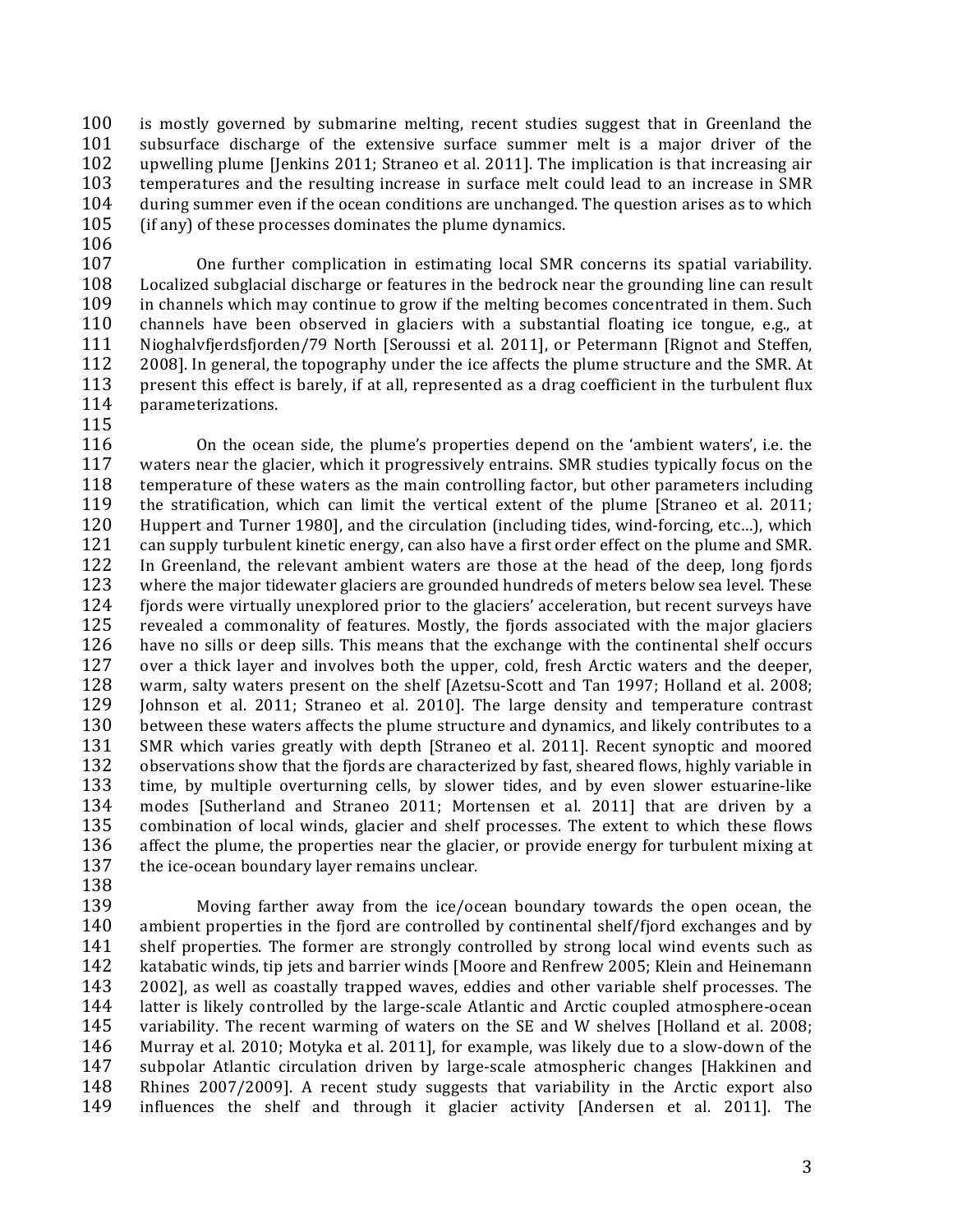150 presence/absence of sea ice in the fjord and/or on the shelf may modulate each of the 151 considered processes.

152

153 On the glacier side there are numerous unresolved questions. Dynamic and 154 thermodynamic effects of the increased SMR on glaciers with substantial floating tongues 155 (e.g., 79 North and Petermann) are clearly different from those effects on glaciers with no or 156 seasonally developing tongues (e.g., Jakobshavn, Amundson et al, 2010). Understanding 157 these effects on either of these systems (with and without floating tongues) is far from 158 complete. The differences lie in the perturbation of the stress-balance either across the ice 159 front (in case of the glaciers with seasonal or no floating tongues), or at the lateral margins 160 (in case of the large floating tongues). Additionally, in the latter case, SMR could 161 significantly affect locations of the grounding line, with the potential of triggering a Marine 162 Ice-Sheet instability (note that the Northeast Greenland Ice Stream, and some outlet glaciers 163 at other locations are partially grounded below sea level). Despite existing studies (e.g., 164 Price et al 2008, Nick et al, 2009) which have tried to address questions of the upstream 165 propagation of the stress perturbations at the glacier terminus, questions remain, and 166 detailed theoretical and modeling studies are urgently needed. The marine-terminating 167 glaciers in the south of Greenland are significantly more crevassed than the ones in the 168 northern part. This presents considerable challenges to gathering field and remote sensing 169 observations, as well as to modeling approaches. The modeling requires new approaches, 170 different from those based on continuum mechanics. Remotely sensed data have 171 ambiguities due to strong inhomogeneity of the ice surface.

172

173 In addition to the ocean's direct effects on glaciers through enhanced melting, 174 indirect effects either due to extra heat delivered from the lower latitudes to the Greenland 175 boundaries (e.g. increased atmospheric temperature, absence of sea ice and mélange) or 176 due to mechanical impacts (increased storminess and wave activity) may promote ice loss. 177 Currently, there are neither comprehensive assessments of these aspects of ice/ocean 178 interaction, nor clear understanding of physical origins of these processes.

179

### 180 **Key questions**

181

182 We have shown that submarine melting is the end product of a complex chain of processes 183 ultimately connecting the large-scale oceanic and atmospheric circulation around 184 Greenland with small-scale processes at the ice-ocean boundary. Several key questions 185 must be addressed to make progress on this complex problem:

186

## 187 1. Ice/Ocean Boundary Dynamics

188 Current parameterizations for the turbulent transfers at the ice/ocean interface have not 189 been validated, largely due to the absence of direct local SMR and turbulence 190 measurements. Validation and improvement of these parameterizations is thus a key target. 191 A related problem is the appropriate choice of large-scale variables in these 192 parameterizations.

- 193
- 194 2. Plume

195 Plume dynamics are poorly understood, under-observed, and ill-represented in models 196 whose scales are usually much greater than the expected plume thickness. Processes 197 including entrainment, rotational constraints and the influence of the ambient fjord 198 circulation and properties need to be understood and included in the plume representation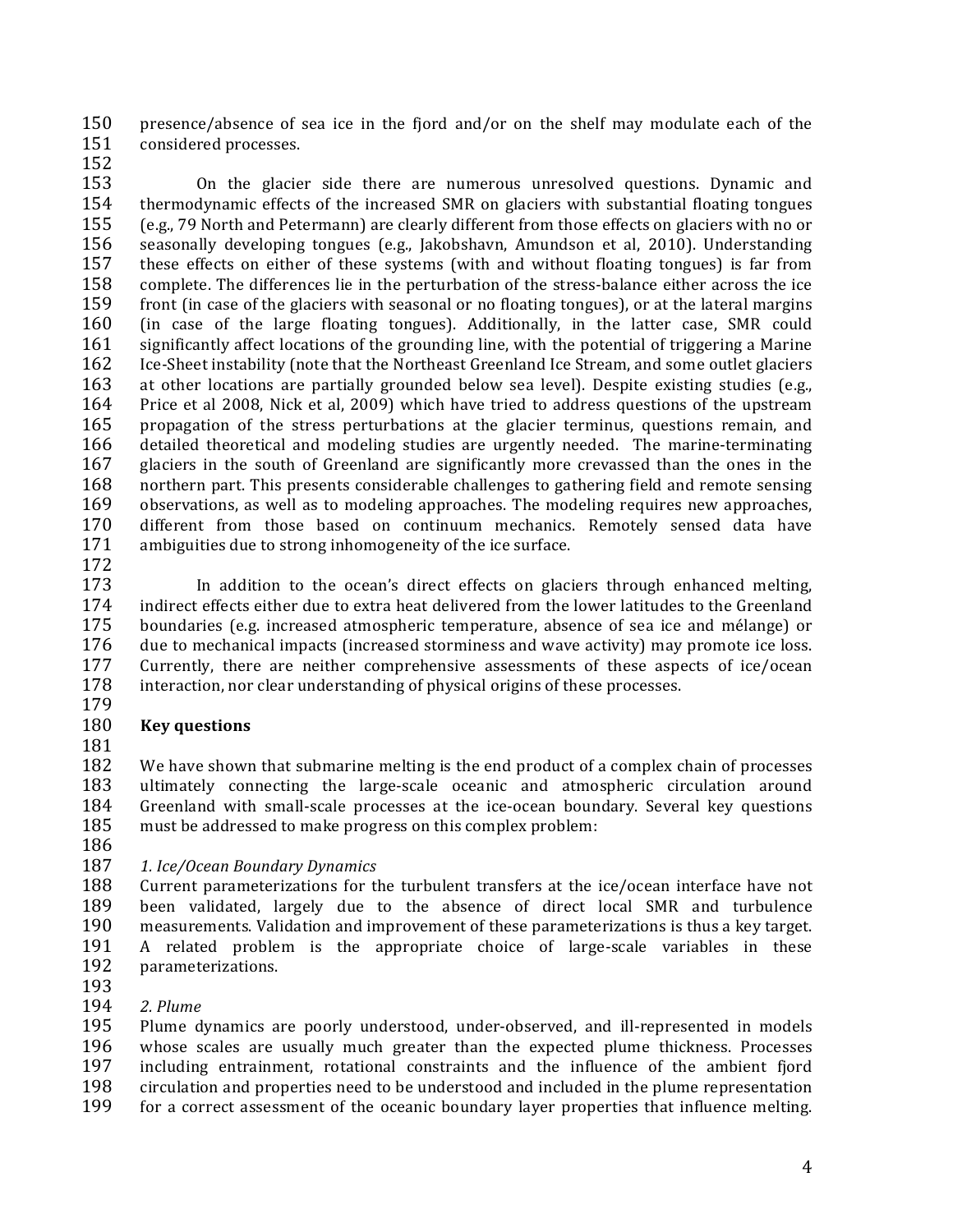200 Furthermore, there is evidence that the plume's structure and properties are highly 201 sensitive to the characteristics of subglacial drainage, including its spatial and temporal 201 sensitive to the characteristics of subglacial drainage, including its spatial and temporal<br>202 variability, thus knowledge of these boundary conditions is key to a correct plume variability, thus knowledge of these boundary conditions is key to a correct plume 203 representation.

204

### 205 3. Fjord and Continental Shelf Dynamics

 $206$  A suite of fjord circulations is forced at the continental shelf, by local winds and by the 207 glacial melting and discharge. It is unclear how these interact to affect the ambient  $208$  properties and circulation at the ice front – both of which influence SMR. Understanding 209 what processes govern the leading variability and how they can be represented as a 210 function of the continental shelf, the glacier and atmospheric forcing is key for any modeling 211 study which will not resolve the fjord processes. In addition, cross-shelf processes must be 212 understood in order to provide the appropriate conditions at the fjord's mouth. These are 213 strongly influenced by local forcing, by the far field coupled atmosphere/ocean (and sea ice) 214 variability and by the shelf bathymetry, which must include the numerous troughs present 215 on the shelf. Understanding, resolving or representing these processes is thus key to 216 providing appropriate boundary conditions at the glaciers edge.

217

#### 218 4. Marine-terminated outlet glaciers without permanent floating tongue

219 Dynamic and thermodynamic effects of the submarine melting at the ice front are poorly 220 understood on local and catchment spatial scales. Although advances in these directions 221 could be done independently from the ocean circulation studies (e.g., through prescribing 222 SMR at the glacier terminus), ultimately, they have to be based on results of the studies SMR at the glacier terminus), ultimately, they have to be based on results of the studies 223 described in point 1 (Ice/ocean boundary dynamics). Establishing spatial and temporal 224 scales that control propagation of the terminus perturbations upstream of the glacier to the 225 interior of the GrIS is imperative for projections of ice mass loss and Greenland's 226 contribution to sea level.

227

#### 228 5. Marine-terminated outlet glaciers with permanent floating tongue

229 Outlet glaciers with floating ice tongues are arguable very different from those without. 230 From an ice dynamics perspective they might resemble ice shelves in Antarctica. However, 231 in contrast to Antarctic shelves floating into wide embayments, they are separated from the 232 open ocean by narrow fjords, whose dynamics strongly modulates ice flow conditions. 233 Presence of the floating tongue allows the ocean waters to reach ice masses near the 234 grounding line where their effect on the grounded ice fluxes is stronger than near the ice 235 front. There is a potential of the Marine Ice Sheet Instability at several locations in the 236 northern part of Greenland. Such ice/ocean configurations (ice shelves connected by the 237 narrow fjords) have not been studied before, and even basic understanding of these 238 systems will make significant advances.

239

### 240 **Strategy!and!Recommendations**

241

242 Submarine melting is controlled by a wide range of oceanic, atmospheric, and glaciological 243 processes. Its impact on marine terminating outlet glaciers remains poorly understood. 244 Improving our understanding of the mechanisms involved and our ability to model them 245 will require a cross-disciplinary and multi-faceted approach. Three strategies are 246 highlighted here:

247

# 248 A. Process studies targeting specific dynamic regimes.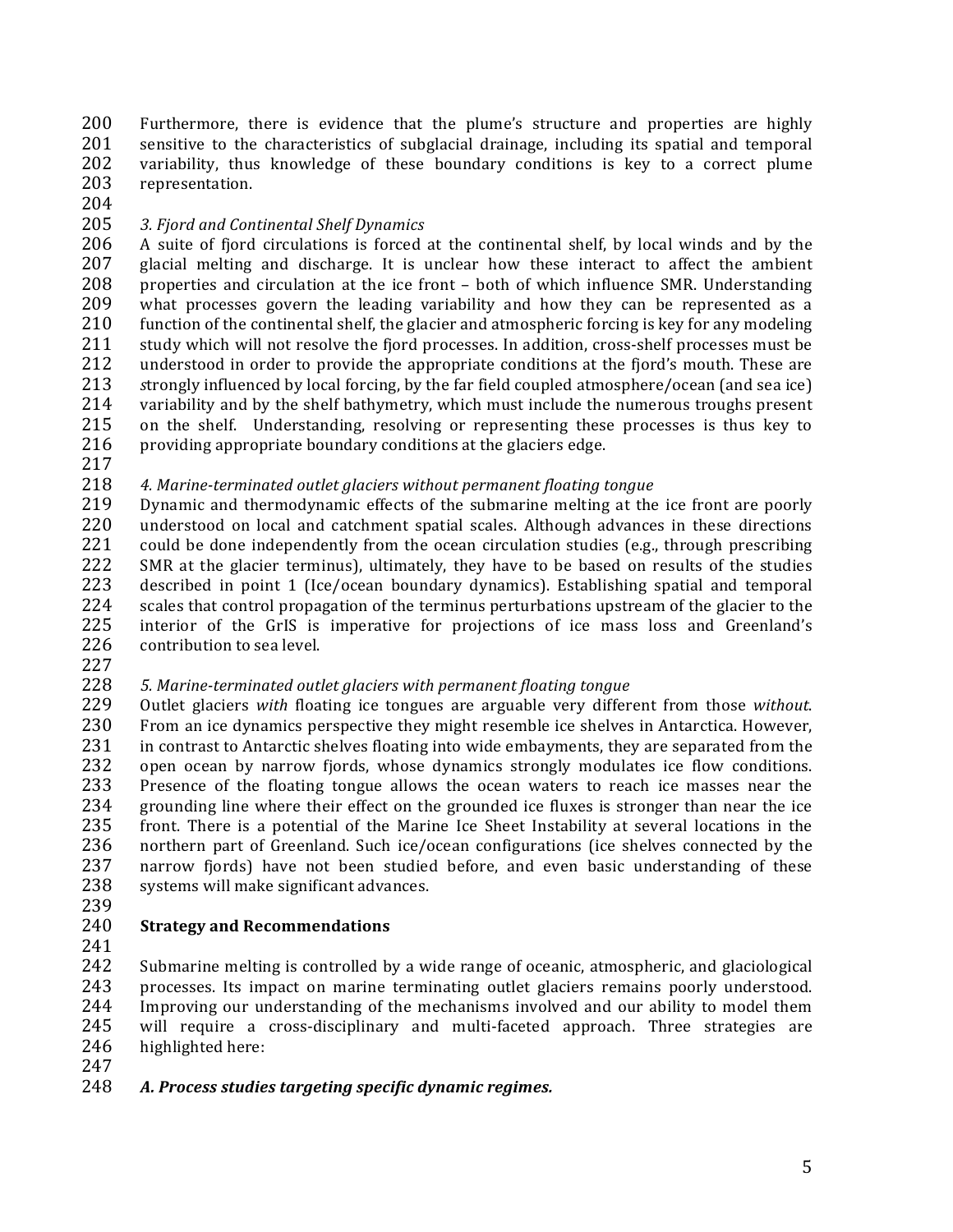249 These should include combined field, modeling, data analysis and laboratory experiments, 250 which should be aimed at identifying the relevant processes, their controls, and at 251 improving/developing parameterizations for processes which are not resolved in the improving/developing parameterizations for processes which are not resolved in the 252 models. The goals of these process studies are to (a) improve our basic understanding of the 253 ice/ocean mutual effects around Greenland, (b) develop and test skillful parameterizations  $254$  for use in coupled ice sheet-ocean general circulation models, and  $(c)$  provide the 255 connections between the ice sheet models and the climate/Earth system models. The 256 process studies should target the following components through adequate observations and 257 simulations:

258

259 1. Ice/ocean boundary layer – Key measurements and modeling of the turbulent processes 260 and their controls are needed to establish the characteristics of this layer, including the ice 261 roughness. Testing of existing and new parameterizations by combining direct SMR 262 observations with theoretical predictions (in the field, the lab or models) is key to assessing 263 their validity.

264

265 2. Plume – Key questions include addressing its speed, width, variability as a function of the 266 ambient fjord and subglacial discharge forcing. Direct observations of the plume as well as 267 plume resolving simulations are needed to develop parameterizations to be used in models  $268$  which cannot resolve the relevant turbulent scales. Coupled ice/ocean simulations linking 269 the plume dynamics to the SMR and the shape of the front are also needed to determine 270 feedbacks between front topography. Prerequisite for a correct plume representation is 271 knowledge of the subglacial discharge, including flux, size of drainage holes and temporal knowledge of the subglacial discharge, including flux, size of drainage holes and temporal 272 variability. 273

274 3. Fjord and Continental Shelf – Joint modeling, field, and data analysis efforts are needed to 275 understand the shelf/fjord/plume dynamics as well as how the fjord, the shelf and 276 atmospheric variability influence the variability in the ice mélange. Ocean general 277 circulation models are unlikely to resolve the fjord scales (except perhaps in nested form) 278 so parameterizations of fjord processes may need to be developed. Observational strategies 279 will vary greatly depending on whether the fjord is covered by the floating ice tongue (e.g.  $\overline{a}$ 280 79 North, Petermann) or not. Establishing differences in the fjord/shelf dynamics for the 281 large ice tongues in northern Greenland compared with the rapidly calving glaciers in the 282 south is also key to covering all different systems. Furthermore, the role of the ocean may 283 change depending on the Greenland oceanic sector which the fjord/glacier system 284 discharges in since these different basins (Subpolar Gyre, Nordic Seas, Arctic Ocean, Baffin 285 Bay) are characterized by very different properties and forcings. 286

 $287$  4. Glacial Hydrology – Knowledge of the supra- and subglacial hydrology, including 288 subglacial discharge, are key both to our understanding of glacial ice flow and to SMR 289 predictions. Efforts are needed to link glacial hydrology regimes of an outlet glacier to 290 hydraulic processes in catchment areas feeding that glacier. In addition, a link between 291 glacial hydrology and the local atmospheric forcing needs to be established. Regional 292 snow/ice models forced by atmospheric reanalyses/models have to be validated by *in situ* 293 observations of both atmospheric and melt conditions.

294

295 5. Ice Dynamics – Process studies need to address ice flow transition from large catchment 296 basins to narrow outlet glaciers in order to understand changes in stress-distributions and 297 effects of large-scale variability of the bed geometry (from wide unobstructed areas to 298 narrow outlet geometry) on the ice flow and its supply to the terminus. Another key focus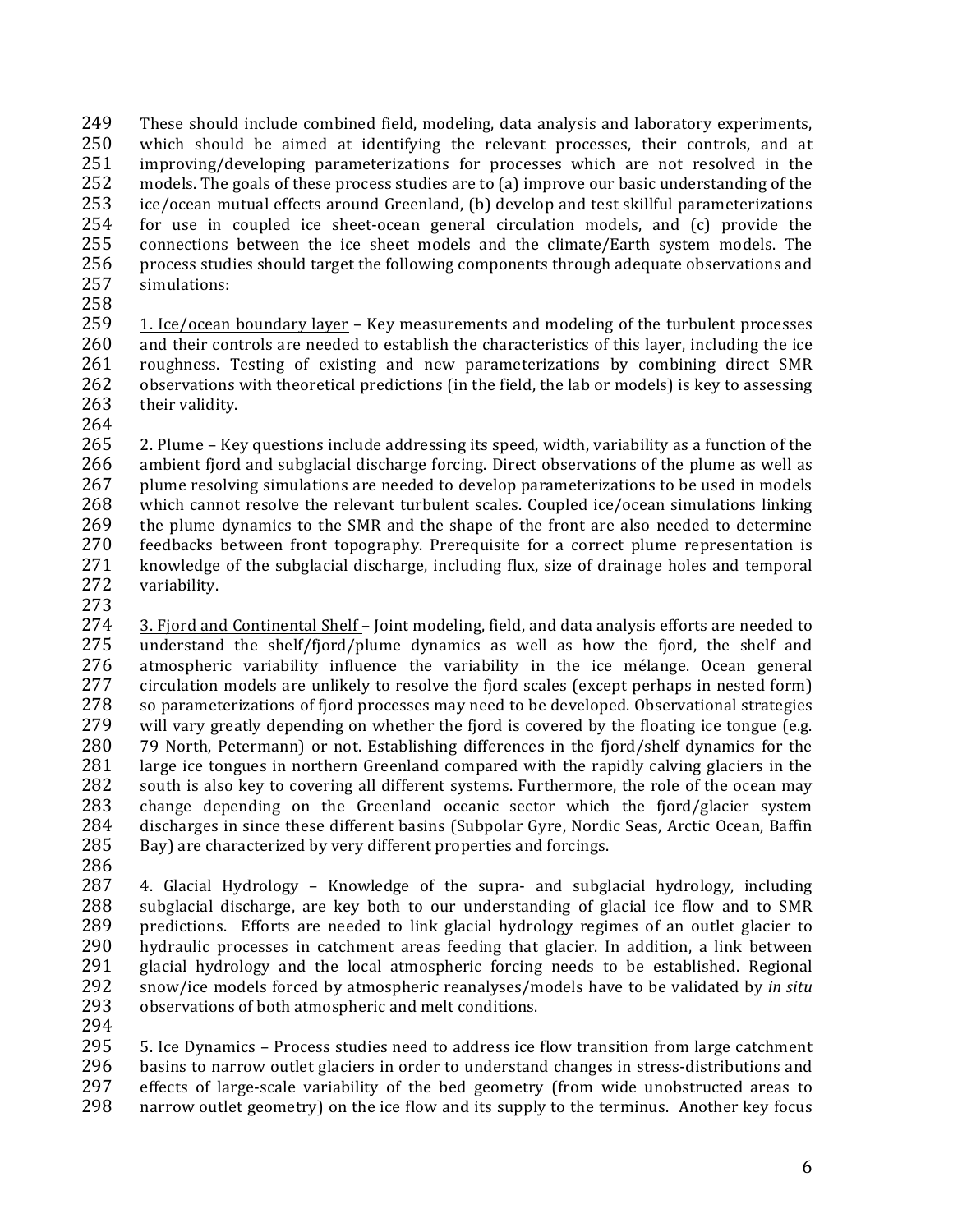- 299 is to understand the physics of ocean effects (thermodynamic and mechanical) on grounded
- 300 and floating ice. These process-oriented studies require all possible approaches: theoretical,<br>301 laboratory and modeling studies. Knowledge acquired in these studies has to be synthesized
- laboratory and modeling studies. Knowledge acquired in these studies has to be synthesized
- 302 and validated by regional (specific outlet glacier) oriented models. Such models need to  $303$  include adequate representations of known physical processes (e.g., surface- and subglacial
- $304$  hydrology, calving, crevassing, non-traditional rheology).
- 305
- 

 $306$  6. Remote sensing – Space- and airborne data (e.g., from satellite altimetry or Operation 307 IceBridge) may provide valuable information to constrain some of the listed processes  $308$  because of their areal and spatial coverage; recommendations are sought targeting specific 309 measurements (e.g., detailed bathymetry of key outlet glaciers and fjord systems).

310

## 311 **2. Monitoring of key systems in Greenland**

312 Until the chain of events linking SMR (and glacier variability) to the oceanic and  $313$  atmospheric variability is understood – crucial data should be collected on a quasi-314 continuous basis at a few key sites around Greenland including glacier flow, weather data, 315 oceanic conditions near the glacier front, in the fjord and on the shelf, ice mélange 316 properties to the extent possible. These data will provide invaluable context for the studies 317 above and validation of the link of the different scales. Since the atmospheric and oceanic 318 forcing on the glaciers varies significantly depending on the oceanic basin, it is 319 recommended that a system from each basin (Subpolar Gyre, Nordic Seas, Arctic, Baffin 320 Bay/West Greenland) is chosen as a representative collection for Greenland. Similarly, the 321 systems to be monitored should include a range of different glacier types and, especially, systems to be monitored should include a range of different glacier types and, especially, 322 include both rapidly calving glaciers and glaciers with large ice tongues. Unlike Antarctica a 323 proxy-monitoring system measuring controls on ice sheet-wide ice mass drainage may  $324$  actually be feasible for Greenland. On the ocean side, such a system could be integrated and 325 planned with existing ocean observing system including the Arctic Observing Network, the 326 European Ocean Sites, ongoing long-term observing efforts at the Arctic gateways and 327 contributions from the Ocean Observatories Initiative (where appropriate).

328

## 329 3. Key Ancillary Information & Methods

330 Several key inputs are required to make progress on this topic:

- 331 1) Outlet glacier, fjord and shelf bathymetry / bed rock topography
- $332$  2) Regional Arctic/subpolar gyre high-resolution atmospheric and ocean re-analyses
- 333 3) Ice temperature measurements in logistically accessible areas
- $334$  4) Internal ice-column structure from radar profiles and in general, the role of data that
- 335 is, or can be, obtained from Operation IceBridge.
- 336  $\,$  5) Geochemistry & paleo-proxy information?
- 337 6) Data synthesis: Interpretation of the diverse sets of disparate observations will be a 338 challenge and requires tools to synthesize these measurements in a coherent dynamical 339 framework!.
- 340
- 341
- 342
- 343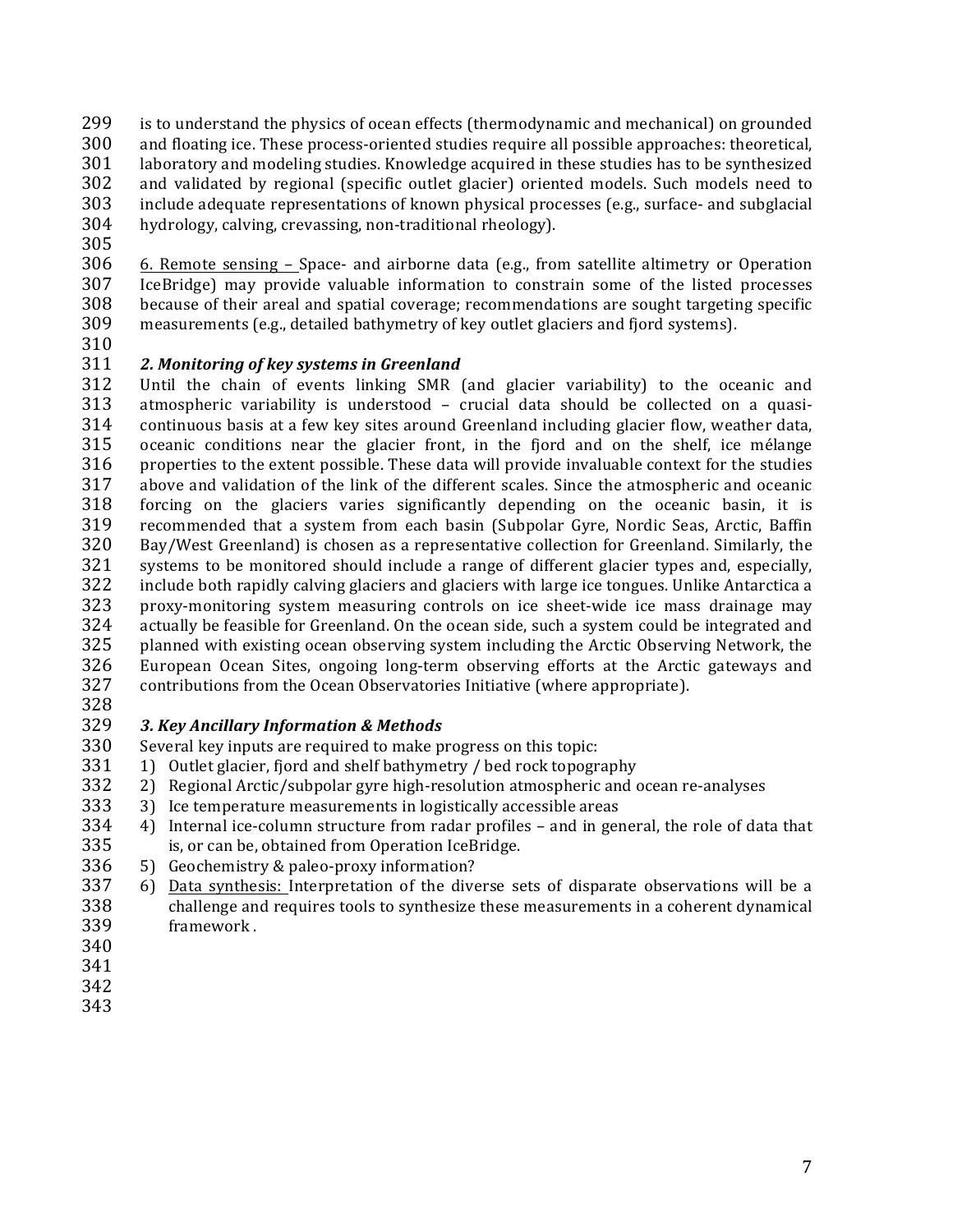#### **References**

345<br>346

 Amundson, J.M., M. Fahnestock, M. Truffer, J. Brown, M.P. Lüthi, and R.J. Motyka, 2010. Ice mélange dynamics and implications for terminus stability, Jakobshavn Isbrae, Greenland. *J. Geophys. Res*., 115(F01005) 

- Andersen, M.L. et al, 2010, Spatial and temporal melt variability at Helheim Glacier, East Greenland, and its effect on ice dynamics, *J. Geophys. Res*., **115**, F04041
- 

- Andresen, C., F. Straneo, M.H. Ribergaard, A. Bjork, T. Andersen, A. Kuijpers. N. Norgaard- Pedersen, K.H. Kjaer, F. Schjoth, K. Weckstrom, A. Ahlstrom, 2011: Rapid response of Helheim Glacier, Greenland to climate variability over the last century. *Nature Geoscience*, in press.
- Azetsu-Scott, K., and F. C. Tan, 1997. Oxygen isotope studies from Iceland to an East Greenland Fjord: behaviour of glacial meltwater plume. *Marine Chem*istry, **56**, 239-251.
- Bersch, M., I. Yashayaev, and K. P. Koltermann, 2007. Recent changes of the thermohaline circulation in the Subpolar North Atlantic. *Ocean Dynamics* **57**, 223-235.
- Cazenave, A. and W. Llovel, 2010. Contemporary sea level rise. *Annu. Rev. Mar. Sci*, **2**, 145-173.
- Church, J.A. et al. (2011) Revisiting Earth's sea-level and energy budgets from 1961 to 2008. Geophys Res Lett 38:L18601.
- Holland, D.M., R.H. Thomas, B. de Young, M.H. Ribergaard, and B. Lyberth, 2008. Acceleration of Jakobshavn Isbrae triggered by warm subsurface ocean waters. *Nature Geoscience*, **1**, 659-664.
- Holland, D.M., and A. Jenkins, 1999. Modeling thermodynamic ice-ocean interaction at the base of an ice shelf. *J. Phys. Oceanogr.,* **29**, 1787-1800.
- 375 Howat, I., I. Joughin, and T.A. Scambos, 2007. Rapid Changes in Ice Discharge from Greenland<br>376 Outlet Glaciers. Science, 315, 1559-1561. Outlet Glaciers. *Science*, **315**, 1559-1561.
- Huppert, H.E., and E. G. Josberger, 1980. The melting of ice in cold stratified water. *Journal of Physical Oceanography*, **10**, 953-960.
- Huppert, H.E., and J. S. Turner, 1980. Ice Block melting into a salinity gradient. *J. Fluid Mech.*, **100**, 367–384.
- Jenkins, A., 1991. A one-dimensional model of ice shelf-ocean interaction. *J. Geophys. Res*., **96**, 20,671-20,677.
- Khan, S. A., J. Wahr, M. Bevis, I. Velicogna, and E. Kendrick (2010), Spread of ice mass loss into northwest Greenland observed by GRACE and GPS, *Geophys. Res. Lett*., **37**, L06501
- 
- Klein, T., and G. Heinemann, 2002. Interaction of katabatic winds and mesocyclones near the eastern coast of Greenland. *Meteorological Applications*, **9**, 407-422.
- 
-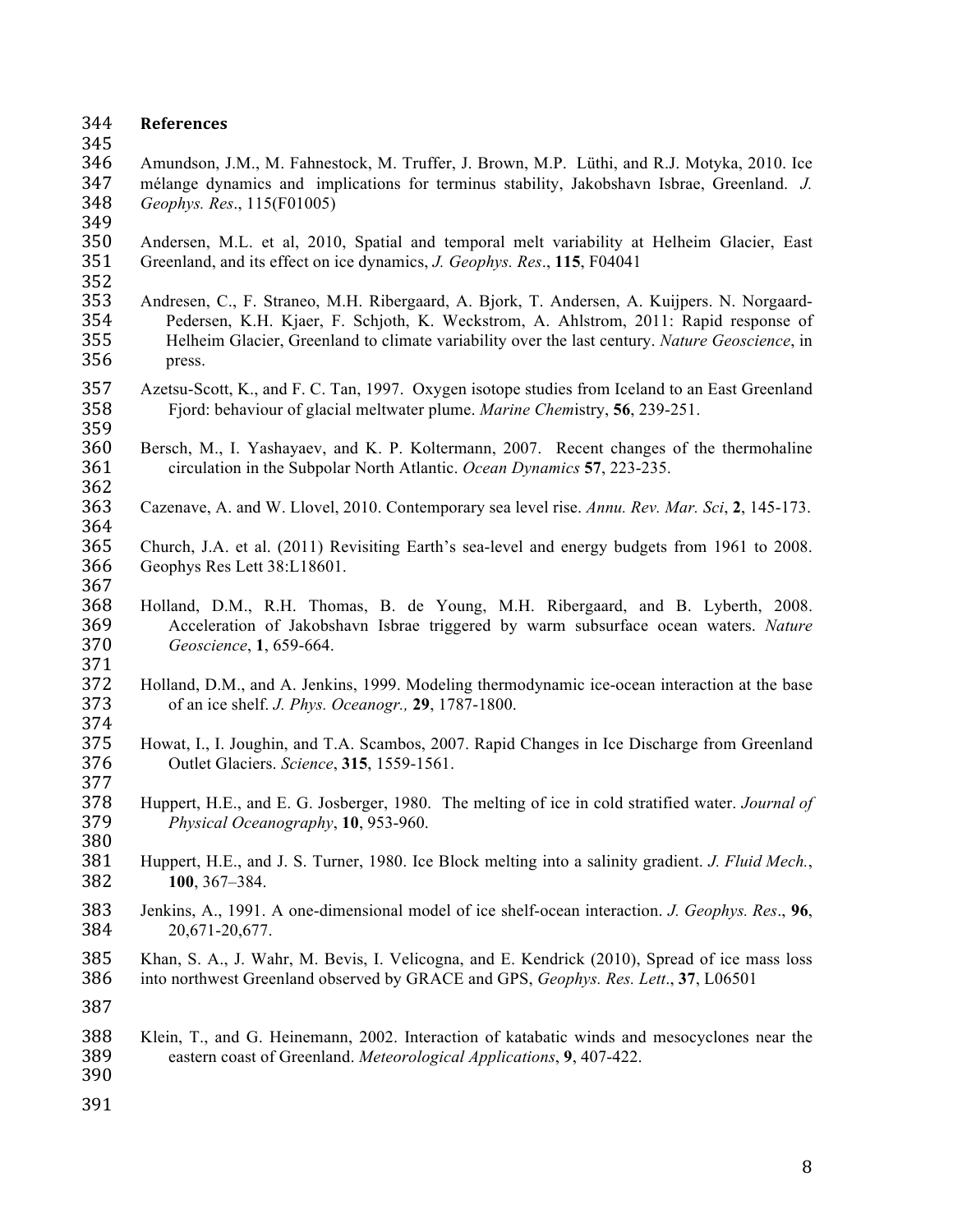MacAyeal, D. et al. (2011) The influence of ice mélange on fjord seiches. *Annals Glaciol*., in press.

- Mayer, C., N. Reeh, F. Jung-Rothenhäusler, P. Huybrechts, and H. Oerter, 2000. The subglacial cavity and implied dynamics under Nioghalvfjerdsfjorden Glacier, NE-Greenland. *Geophys. Res. Lett.*, **27**(15), 2289-2292, 2000, doi:10.1029/2000GL011514.
- Milne, G.A., W. R. Gehrels, C. W. Hughes, and M. E. Tamisiea, 2009. Identifying the causes of sea-level change. *Nature Geoscience*, **2**, 471-478.
- 401<br>402 Moore, G. W. K., and I. A. Renfrew, 2005. Tip jets and barrier winds: A QuickSCAT climatology of high wind speed events around Greenland. *Journal of Climate* **18**, 3713-3725.
- Mortensen, J., K. Lennert, J. Bendtsen, and S. Rysgaard, 2011. Heat sources for glacial melt in a sub-Arctic fjord (Godthåbsfjord) in contact with the Greenland Ice Sheet. *J. Geophys. Res.*, **116**, C01013, doi:10.1029/2010JC006528.
- Motyka, R.J., L. Hunter, K.A. Echelmeyer, and C. Connor, 2003. Submarine melting at the terminus of a temperate tidewater glacier, LeConte Glacier, Alaska, USA. *Annales Glaciology*, **36**(1), 57-65.
- Motyka, R. J., M. Truffer, M. Fahnestock, J. Mortenson, S. Rysgaard, and I. Howat, 2011. Submarine Melting of the 1985 Jakobshavn Isbrae Floating Ice Tongue and the triggering of the current retreat. *J. Geophys. Res*., doi:10.1029/2009JF001632, *in press.*
- 

- Murray, T., K. Scharrer, T. D. James, S. R. Dye, E. Hanna, A. D. Booth, N. Selmes, A. Luckman, A.L.C. Hughes, S. Cook, and P. Huybrechts, 2010. Ocean-regulation hypothesis for glacier dynamics in south-east Greenland and implications for ice-sheet mass changes. *J. Geophys. Res*, **115**, F03026, doi:10.1029/2009JF001522.
- 
- Myers, P. G., N. Kulan, and M. H. Ribergaard, 2007. Irminger Water variability in the West Greenland Current. *Geophys. Res. Lett.*, **34**, L17601, doi:10.1029/2007GL030419.
- Nick, F. M., A. Vieli, I. M. Howat, and I. Joughin, 2009. Large-scale changes in Greenland outlet glacier dynamics triggered at the terminus. *Nature Geoscience,* **2,** 110-114.
- Pattyn, F., et al., 2008. Benchmark experiments for higher-order and full-Stokes ice sheet models (ISMIP–HOM). *The Cryosphere*, **2**, 95-108.
- 

- Payne AJ, Vieli A, Shepherd AP, Wingham DJ, Rignot E (2004) Recent dramatic thinning of largest West Antarctic ice stream triggered by oceans. Geophys Res Lett 31:L23401
- 433<br>434 Phillips T, Rajaram H, Steffen K (2010) Cryo-hydrologic warming: a potential mechanism for rapid thermal response of ice sheets. Geophys Res Lett 37(L20503).
- Pimentel, S. and G.E. Flowers, 2010. A numerical study of hydrologically driven glacier dynamics and subglacial flooding. *Proc. Roy. Soc. A*, **467**, 537-558.
- Price, S., G. Flowers, and C. Schoof, 2010. Improving hydrology in land ice models. *EOS Trans. AGU*, **92**, 164.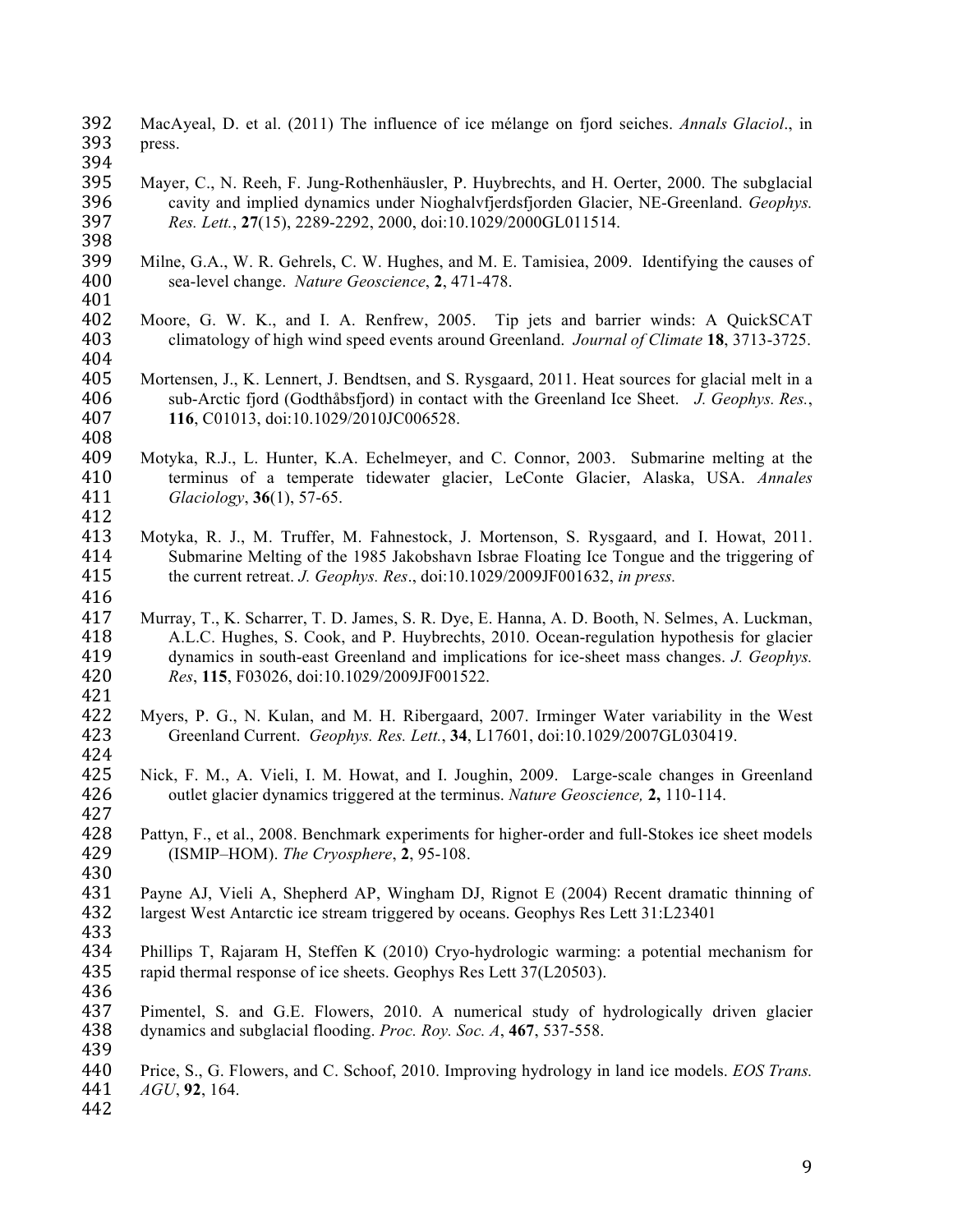- Pritchard, H.D., R. J. Arthern, D. G. Vaughan, and L. A. Edwards, 2009. Extensive dynamic thinning on the margins of the Greenland and Antarctic ice sheets. *Nature*, **461**, 971-975.
- Rignot, E. J., S. P. Gogineni, W. B. Krabill, and S. Ekholm, 1997. North and Northeast Greenland Ice Discharge from Satellite Radar Interferometry. *Science*, **276**, 934-937.
- 447 Rignot, E., and P. Kanagaratnam, 2006. Changes in the velocity structure of the Greenland Ice<br>448 Sheet, Science, 311, 986–990. Sheet, *Science*, **311**, 986–990.
- 

- Rignot, E., M. Koppes, and I. Velicogna, 2010. Rapid submarine melting of the calving faces of West Greenland glaciers. *Nature Geoscience*, **3**, 187-191.
- Seroussi, H., M. Morlighem, E. Rignot, E. Larour, D. Aubry, H. Ben Dhia, and S. S. Kristensen (2011), Ice flux divergence anomalies on 79north Glacier, Greenland, *Geophys. Res. Lett.*, **38**, L09501, doi:10.1029/2011GL047338.
- Sohn HG, Jezek KC, van der Veen CJ (1998) Jakobshavn Glacier, West Greenland: 30 years of spaceborne observations. *Geophys. Res. Lett*., **25**, 2699–2702
- Stearns, L.A., and G.S. Hamilton, 2007. Rapid volume loss from two east Greenland outlet glaciers quantified using repeat stereo satellite imagery. *Geophys. Res. Lett.*, **34,** L05503, doi:10.1029/2006GL028,982.
- Straneo, F., G.S. Hamilton, D.A. Sutherland, L.A. Stearns, F. Davidson, M.O. Hammill, G.B. Stenson, and A. Rosing-Asvid, 2010. Rapid circulation of warm subtropical waters in a major, East Greenland glacial fjord. *Nature Geoscience*, **3**, 182-186.
- Straneo, F., R. Curry, D.A. Sutherland, G. Hamilton, C. Cenedese, K. Väge, and L.A. Stearns, 2011. Impact of fjord dynamics and subglacial discharge on the circulation near Helheim Glacier. *Nature Geoscience*, **4**, 332-327, doi:1038.ngeo1109
- 
- Straneo, F., D. Sutherland, D. Holland, C. Gladish, G. Hamilton and H. Johnson, 2011: Submarine melting of Greenland's glaciers by Atlantic Waters, *Annals of Glaciology*, under revision.
- Sutherland, D. and F. Straneo, 2011: Estimating ocean heat transports and submarine melt rates in Sermilik Fjord, Greenland, using lowered ADCP velocity profiles. *Annals of Glaciology*, under revision.
- 
- Thierry, V., E. de Boisseson, and H. Mercier, 2008. Interannual variability of the Subpolar Mode Water properties over the Reykjanes Ridge during 1990–2006, *J. Geophys. Res.*, **113**, C04016, doi:10.1029/2007JC004443.
- Thomas, R. H., 2004. Force-perturbation analysis of recent thinning and acceleration of Jakobshavn Isbrae, Greenland. *J. Glaciol.,* **50**, 57-66.
- Thoma, M., A. Jenkins, D. M. Holland, and S. S. Jacobs, 2008. Modelling Circumpolar Deep Water intrusions on the Amundsen Sea continental shelf, Antarctica, *Geophys. Res. Lett*., **35**, L06501, doi:10.1029/2010GL042460.
- 

 Truffer, M. and K.A. Echelmeyer (2003) Of isbræ and ice streams. *Ann. Glaciol.,* **36**, 66–72